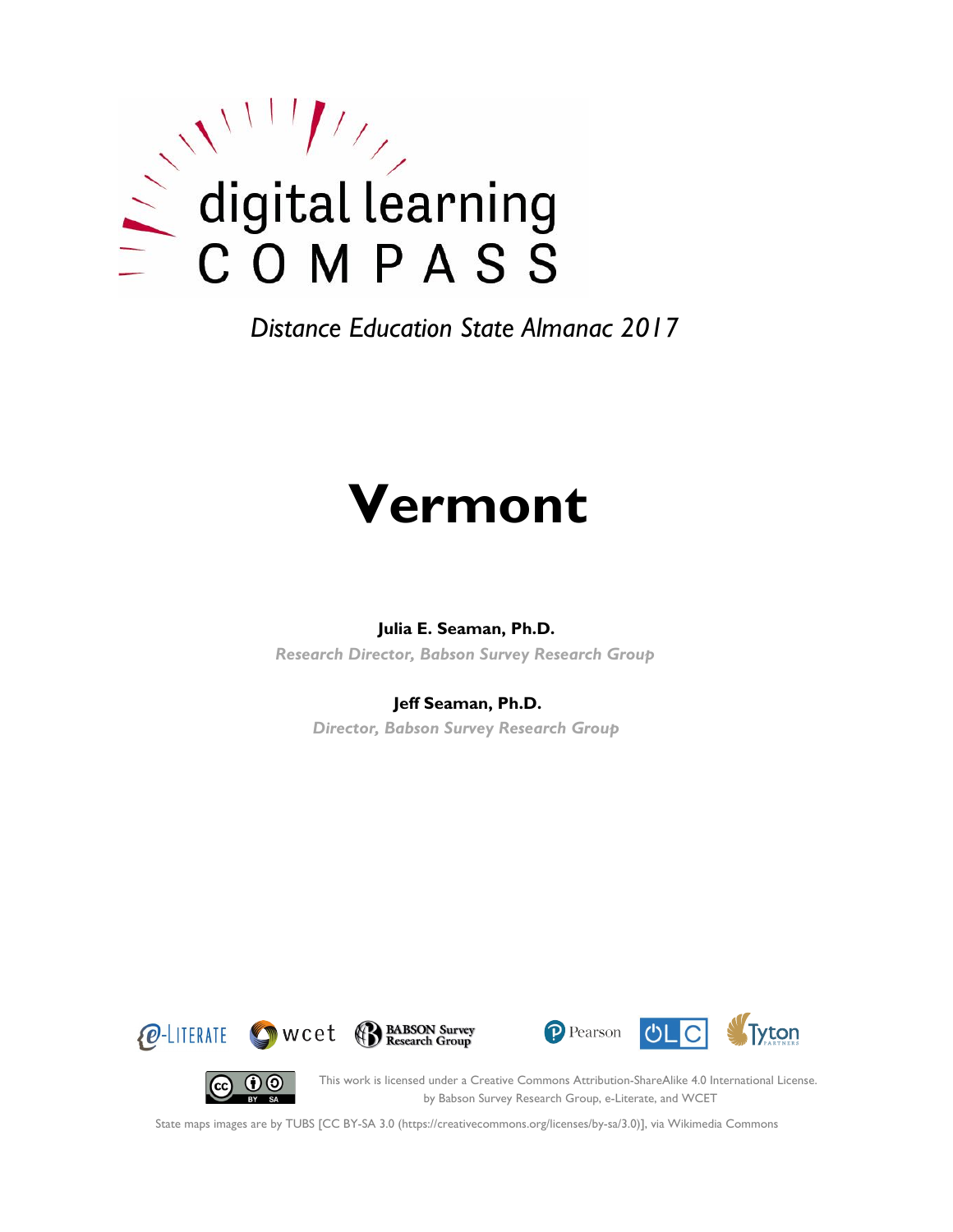| Vermont |                               |              |                  |
|---------|-------------------------------|--------------|------------------|
|         |                               | <b>State</b> | % of<br>National |
|         |                               |              |                  |
|         | Population                    | 624,594      | 0.2%             |
|         | 18-55 Population              | 281,067      | 0.2%             |
|         | <b>Number of Institutions</b> | 25           | 0.5%             |

 Vermont has 25 degree-granting higher education institutions, which represent 0.5% of all such institutions in the United States. These institutions enrolled a total of 43,863 students as of fall 2015 (37,296 of which are studying at the undergraduate level and 6,567 at the graduate level). The fall 2015 figure is a decrease of 834 students (or -1.9%) from the number enrolled in the fall of 2012.

 Among the total student body, 10,804 (8,356 undergraduates and 2,448 graduate students) were taking at least one course at a distance. This is 24.6% of the enrolled student body, which is lower than the national average rate of 29.7%. The number of students taking distance education courses in the state increased by 2,332 (or 27.5%) between fall 2012 and fall 2015. This is higher than the national level of growth of 11.0%.

 5,834 students in Vermont are taking all of their courses at a distance, made up of 3,493 undergraduates and 2,341 graduates. This represents 13.3% of all students enrolled in the state, a rate that is lower than the national average of 14.3%. A total of 2,303 (or 39.5% of these exclusively online students) live in Vermont, the remainder come from outside of the state. This rate is lower than the national in-state average of 55.1%.

 The number of students that take any of their courses on campus, including those who take all of their courses on campus and those who take a mix of on-campus and distance courses, is 38,029, or 86.7% of the total student enrollment in Vermont. This number represents a decrease in proportion on campus from the four years prior (89.9% from 40,190 students in 2012). The -3.2% rate is a larger change than the national 1.7% decrease.

|                    |                              | <b>Total</b>        |                        | Undergraduate |                        | Graduate     |                        |
|--------------------|------------------------------|---------------------|------------------------|---------------|------------------------|--------------|------------------------|
|                    |                              | <b>All Students</b> | Any<br><b>Distance</b> | All Students  | Any<br><b>Distance</b> | All Students | Any<br><b>Distance</b> |
|                    | Total                        | 43,863              | 10,804                 | 37,296        | 8,356                  | 6,567        | 2,448                  |
|                    | Private for-profit           | 379                 | 74                     | 379           | 74                     | $\mathbf 0$  | $\mathbf 0$            |
| Control            | Private not-for-profit       | 18,101              | 6,466                  | 13,918        | 4,153                  | 4,183        | 2,313                  |
|                    | <b>Public</b>                | 25,383              | 4,264                  | 22,999        | 4,129                  | 2,384        | 135                    |
| <b>Type</b>        | 2 to 4-year                  | 5,983               | 2,407                  | 5,983         | 2,407                  | 0            | 0                      |
|                    | 4-year or more               | 37,880              | 8,397                  | 31,313        | 5,949                  | 6,567        | 2,448                  |
|                    | Under 1,000                  | 5,679               | 897                    | 3,502         | 9                      | 2,177        | 706                    |
| <b>Instutional</b> | $1,000 - 4,999$              | 19,386              | 6,531                  | 16,838        | 4,887                  | 2,548        | 1,644                  |
| <b>Enrollment</b>  | 5,000 - 9,999                | 5.983               | 2,407                  | 5,983         | 2,407                  | 0            | $\mathbf 0$            |
| <b>Size</b>        | 10,000 - 19,999              | 12,815              | 969                    | 10.973        | 871                    | 1,842        | 98                     |
|                    | 20,000 and above             | $\mathbf 0$         | 0                      | 0             | $\mathbf 0$            | 0            | $\mathbf 0$            |
|                    | Associate's College          | 6,449               | 2,428                  | 6,449         | 2,428                  | $\mathbf 0$  | $\mathbf 0$            |
|                    | <b>Baccalaureate College</b> | 12,057              | 663                    | 11,123        | 511                    | 934          | 152                    |
| Carnegie           | Doctoral University          | 12,815              | 969                    | 10,973        | 871                    | 1,842        | 98                     |
|                    | Master's College             | 11,222              | 6,358                  | 8,372         | 4,472                  | 2,850        | 1,886                  |
|                    | Specialized                  | 1,320               | 386                    | 379           | 74                     | 941          | 312                    |
|                    | Unassigned                   | 0                   | 0                      | 0             | $\mathbf 0$            | 0            | 0                      |

### **Overall and Distance Enrollment - 2015**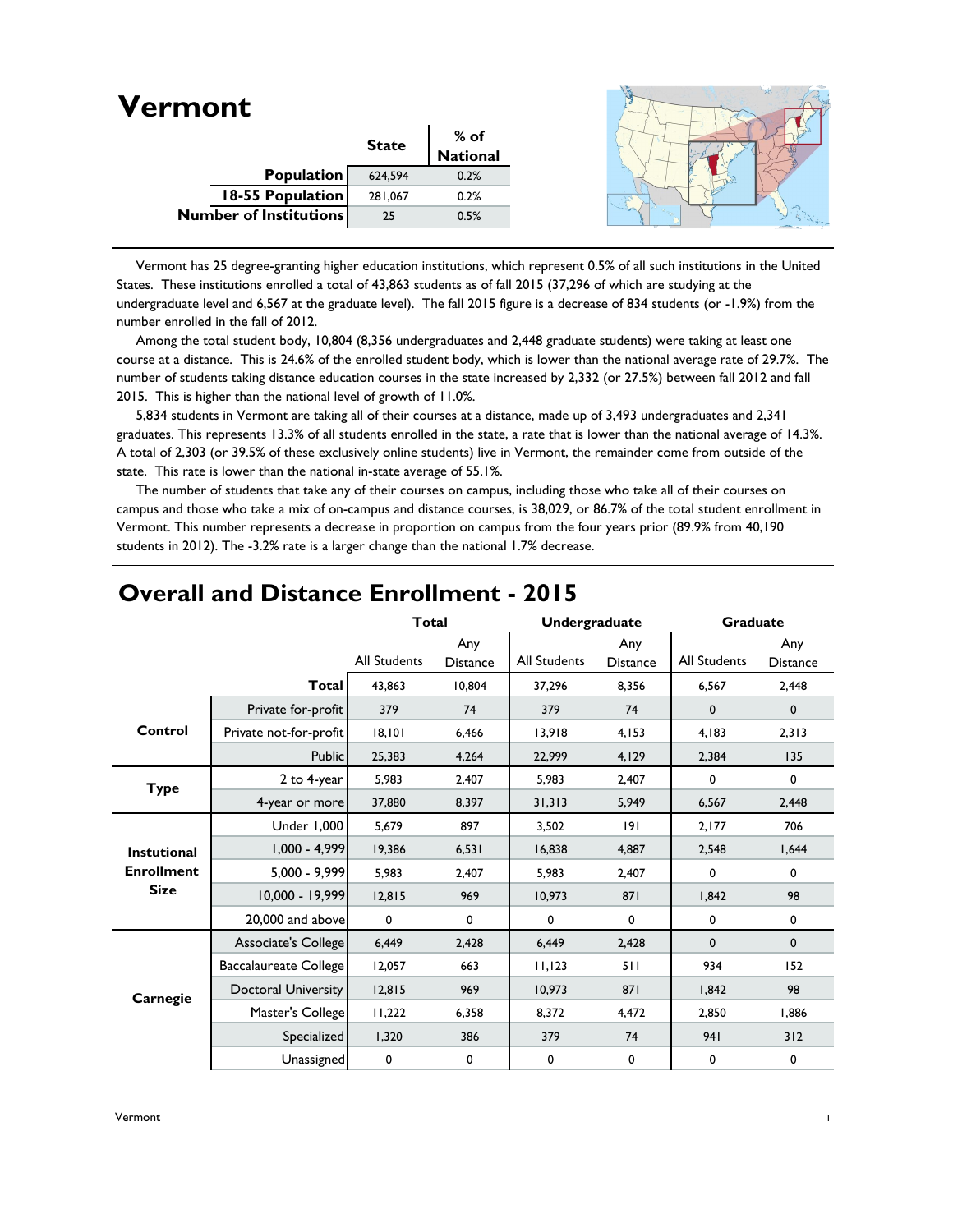



# **On-Campus Students**



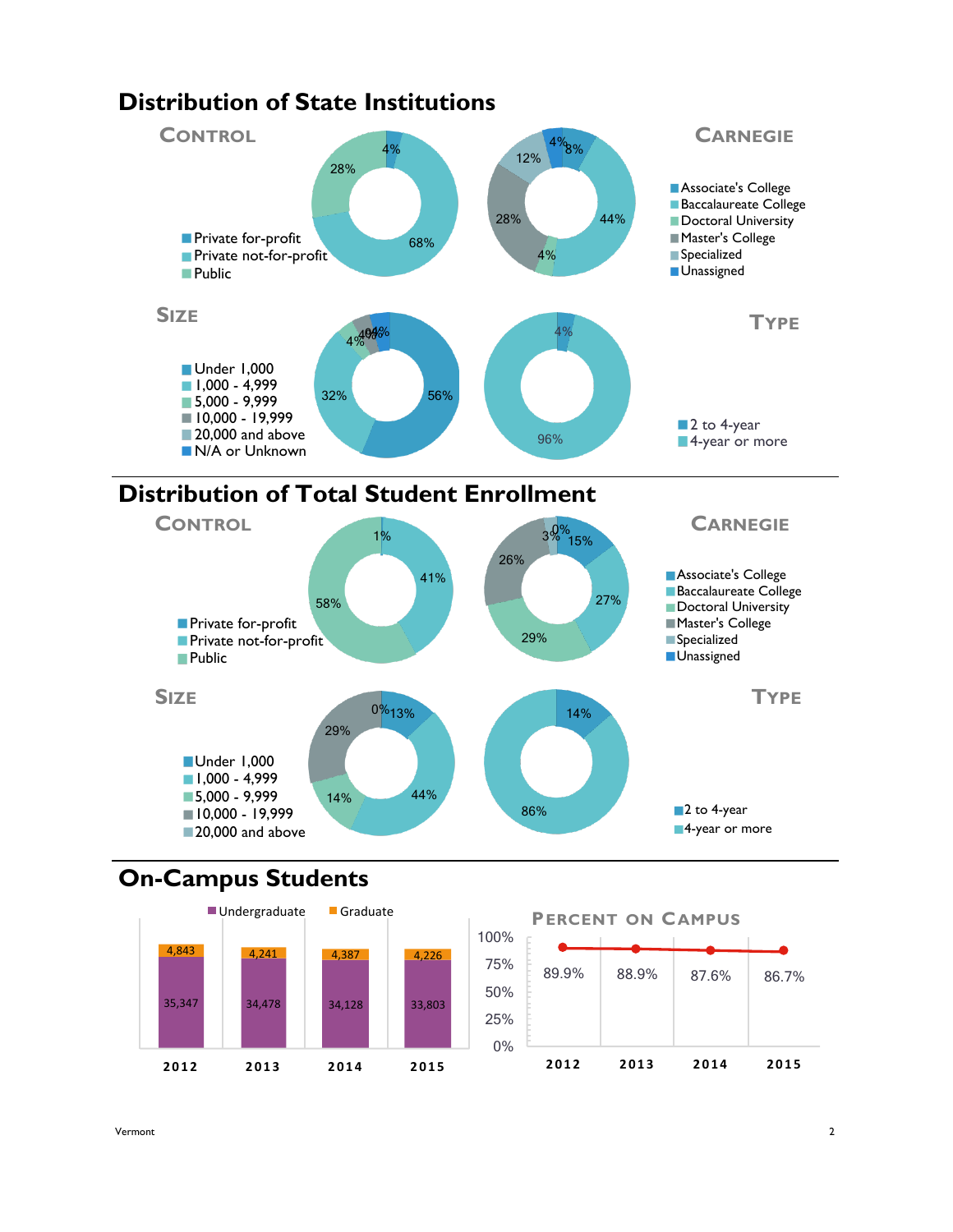# **Distribution of Distance Student Enrollment**



# **Enrollment Trends**



## **Exclusively Distance Student Locations**